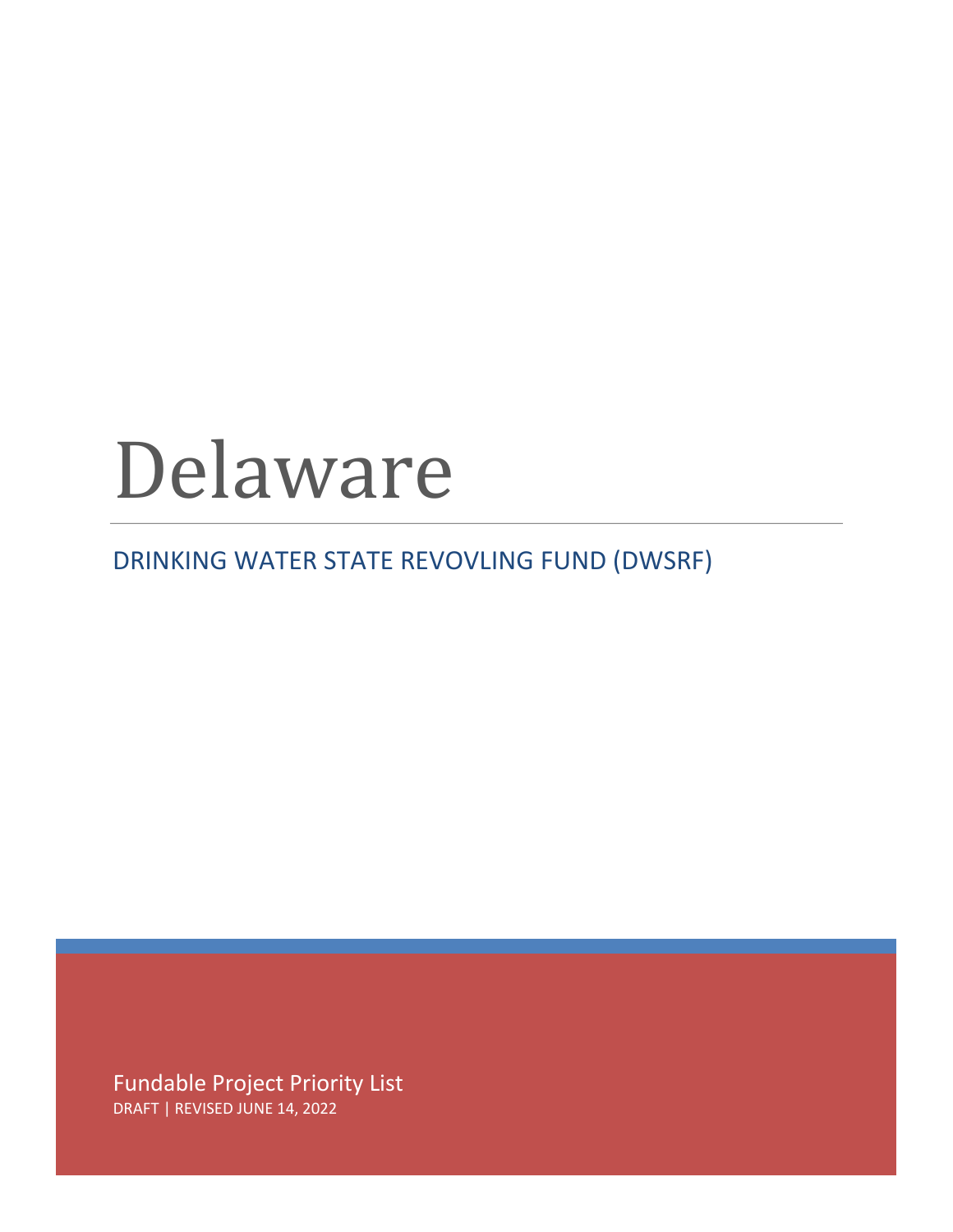|                | Water System/                      |                        | Population |                                               |                                                           |              | $DAC? - A$  |                      | Funding<br>Appropri |           | Anticipa           | Anticipated Subsidy<br>tec  |                                |
|----------------|------------------------------------|------------------------|------------|-----------------------------------------------|-----------------------------------------------------------|--------------|-------------|----------------------|---------------------|-----------|--------------------|-----------------------------|--------------------------------|
| Rank           | Borrower                           | $\operatorname{PWSID}$ | Served     | Fundable Project Name                         | Project Description                                       | Amount       |             | E, W, U Total Points | ation               | Financing | subsidy<br>Terms   | Amount                      | <b>Notes</b><br>Anticipated to |
|                |                                    |                        |            |                                               | Consolidation to                                          |              |             |                      |                     |           |                    |                             | be Bypassed                    |
|                | Countryside                        |                        |            |                                               | Artesian - See Adam                                       |              |             |                      |                     |           |                    | State                       | for State                      |
|                | Hamlet MHP                         | DE0000817              | 66         | Upgrades and Interconnect                     | Gould emails                                              | \$745,470    |             | 800                  | State               |           |                    | Grant<br>\$745,470          | Funds                          |
|                |                                    |                        |            |                                               | New distribution, fire                                    |              |             |                      |                     |           |                    |                             | Anticipated to                 |
|                |                                    |                        |            |                                               | Water System hydrants, water meters<br>and connections to |              |             |                      |                     |           |                    | State                       | be Bypassed<br>for State       |
| 2              | <b>Stage Village</b><br><b>MHP</b> | DE0000569              | 93         | Improvements and<br>Consolidation with Delmar | Delmar                                                    | \$687,800    |             | U 730                | State               |           |                    | \$687,800<br>Grant          | Funds                          |
|                |                                    |                        |            |                                               | System Upgrades, add                                      |              |             |                      |                     |           |                    |                             |                                |
|                | Willow Tree                        |                        |            | MHP Water System                              | storage Kitts                                             |              |             |                      | Supplem             |           |                    | Sup                         |                                |
| 3              | <b>MHP</b>                         | DE0000134              | 141        | Upgrades                                      | Hummock Road                                              | \$1,700,000  |             | <b>U</b> 680         | ental               |           |                    | <b>DAC</b><br>\$1,700,000   |                                |
|                |                                    |                        |            |                                               | Water Main                                                |              |             |                      | Supplem             |           |                    | Sup                         |                                |
| $\overline{4}$ | New Castle                         | DE0000634<br>Delmar    | 5364       | Hewlett-Janvier                               | Replacement                                               | \$1,490,000  |             | W 670                | ental               |           |                    | DAC<br>\$1,490,000          |                                |
|                |                                    | DE0000567              |            |                                               |                                                           |              |             |                      |                     |           |                    | Base                        |                                |
|                | Delmar to Holly                    | Holy Oak               | 4500       |                                               | <b>Consolidation Holly</b>                                |              |             |                      |                     |           | Congres            |                             |                                |
| 5              | Oak MHP                            | DE0000568              | 210        | Water Line Extension                          | Oak MHP                                                   | \$1,100,000  |             | 630                  | Base                | 2.00%     | 20 years<br>sional | \$981,120                   |                                |
|                |                                    |                        |            |                                               | Carey, Walnut and                                         |              |             |                      |                     |           |                    |                             |                                |
|                |                                    | DE0000629              | 3200       |                                               | <b>Mill Street Main</b>                                   |              |             |                      |                     |           |                    |                             |                                |
| 6              | Milton                             |                        |            | LSL replacement                               | Replacement and LSL<br>replacement                        | \$1,330,000  |             | 620                  | <b>LSLR</b>         | 2.00%     | 20 years           | \$0                         |                                |
|                |                                    |                        |            |                                               | Water Main and                                            |              |             |                      |                     |           |                    |                             |                                |
|                |                                    |                        |            |                                               | Service line                                              |              |             |                      |                     |           |                    |                             |                                |
|                |                                    |                        |            |                                               | improvements and                                          |              |             |                      |                     |           |                    |                             |                                |
|                |                                    |                        |            |                                               | LSL removal \$22.5M                                       |              |             |                      |                     |           |                    | 94%                         |                                |
| 6              | Wilmington                         | DE0000663              | 107976     | <b>LSL Removal</b>                            | <b>LSLR</b>                                               | \$22,500,000 | $E, W$ 620  |                      | <b>LSLR</b>         |           |                    | <b>LSLR</b><br>\$13,102,500 |                                |
|                |                                    |                        |            | Raw Water Transmission                        | From Brandywine<br>Creek to either Porter                 |              |             |                      | Supplem             |           |                    | Sup                         |                                |
| $\tau$         | Wilmington                         | DE0000663              | 107976     | Improvements                                  | or Hoopes                                                 | \$10,000,000 | E, W 580    |                      | ental               |           |                    | DAC<br>\$5,626,080          |                                |
|                |                                    |                        |            |                                               | <b>Consolidation Capes</b>                                |              |             |                      | Supplem             |           |                    |                             |                                |
| 8              | Lewes BPW                          | DE0000602              | 3000       | Capes Cove                                    | Cove MHP                                                  | \$320,600    |             | 560                  | ental               | 2.00%     | 20 years           | \$0                         |                                |
|                |                                    |                        |            | Jackson St. Service                           |                                                           |              |             |                      |                     |           |                    |                             |                                |
| 9              | Frederica                          | DE0000587              | 870        | Connections                                   | <b>LSL</b> replacement<br>Water Main                      | \$512,000    |             | $A*$ 530             | <b>LSLR</b>         |           |                    | \$512,000<br>Base           |                                |
| 10             | Magnolia                           | DE0000610              | 425        | North Main Street                             | Improvements                                              | \$900,000    |             | $A* 525$             | Base                |           |                    | DAC<br>\$900,000            |                                |
|                |                                    |                        |            |                                               | <b>LSL</b> regulatory                                     |              |             |                      |                     |           |                    |                             |                                |
| 11             | Dover                              | DE0000571              | 38000      | LSL inventory                                 | requirements                                              | \$60,000     |             | E, 480               | <b>LSLR</b>         |           |                    | \$60,000                    |                                |
|                |                                    |                        |            |                                               | New 6" Water well and                                     |              |             |                      |                     |           |                    | Base                        |                                |
| 11             | Greenwood                          | DE0000558              | 973        | Well Replacement                              | test well                                                 | \$378,000    |             | $A*480$              | Base                |           |                    | DAC<br>\$378,000            |                                |
| 11             | New Castle                         | DE0000634              | 5364       |                                               | Delaware Street Water Main Extension                      | \$1,743,000  |             | W 480                | Supplem<br>ental    | 2.00%     | 20 years           | \$0                         |                                |
|                |                                    |                        |            | <b>Porter Filter Plant PFAs</b>               |                                                           |              |             |                      |                     |           |                    |                             |                                |
|                |                                    |                        |            | Removal- \$45M project                        |                                                           |              |             |                      |                     |           |                    |                             |                                |
| 12             | Wilmington                         | DE0000663              | 107976     |                                               | <b>EC Construct GAC vessels</b>                           | \$4,787,405  | $E$ , W 450 |                      | <b>EC</b>           |           | 75% EC             | \$4,787,405                 |                                |
|                |                                    |                        |            | <b>Porter Filter Plant PFAs</b>               |                                                           |              |             |                      |                     |           |                    |                             |                                |
|                |                                    |                        |            | Removal - \$45M project                       | <b>Base Construct GAC vessels</b>                         |              |             |                      |                     |           |                    | \$0                         |                                |
|                | Wilmington                         | DE0000663              | 107976     |                                               |                                                           | \$40,212,595 | E. W 450    |                      | Corpus              | $2.00\%$  | 20 years           |                             |                                |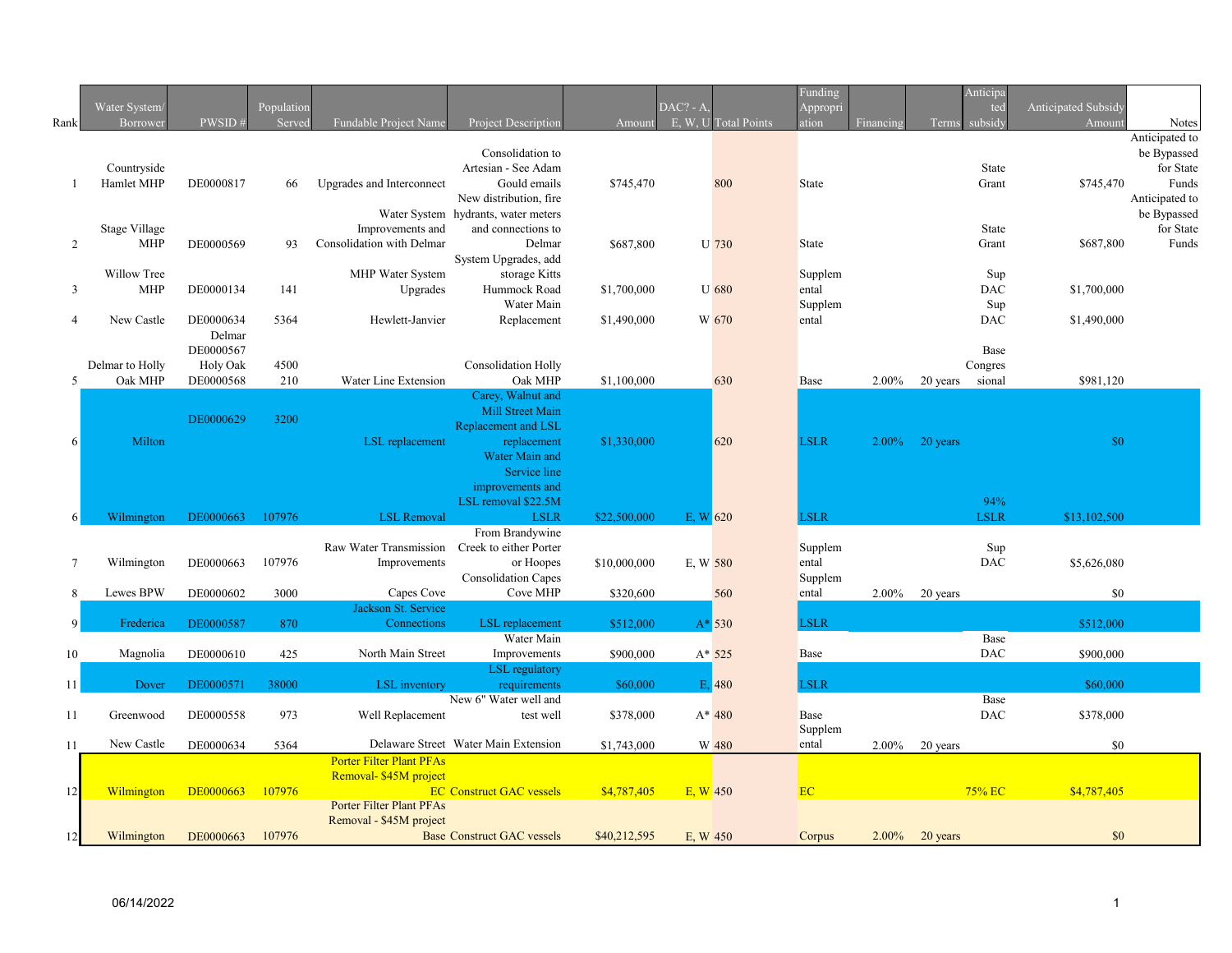| Rank     | Water System/<br>Borrower | <b>PWSID</b> | Population<br>Served | <b>Fundable Project Name</b>                  | <b>Project Description</b>               | Amount       | $DAC? - A.$<br>E, W, U Total Points |         | Funding<br>Appropri<br>ation | Financing | Terms                | Anticipa<br>ted<br>subsidy | Anticipated Subsidy<br>Amount | <b>Notes</b> |
|----------|---------------------------|--------------|----------------------|-----------------------------------------------|------------------------------------------|--------------|-------------------------------------|---------|------------------------------|-----------|----------------------|----------------------------|-------------------------------|--------------|
| 13       | Frederica                 | DE0000587    | 870                  | Market Street                                 | Water Main Renewal                       | \$328,000    |                                     | $A*420$ | Base                         |           |                      | Base<br><b>DAC</b>         | \$328,000                     |              |
|          |                           |              |                      |                                               | 1 of $(7?)$ Phases to                    |              |                                     |         |                              |           |                      |                            |                               |              |
|          |                           |              |                      | Waterline and Service Line                    | replace water and                        |              |                                     |         |                              |           |                      |                            |                               |              |
|          | 14 Rehoboth Beach         | DE0000723    | 1400                 | <b>Replacements Phase I</b>                   | service lines                            | \$2,527,000  |                                     | 410     | <b>LSLR</b>                  | $2.00\%$  | 20 years             |                            | \$0                           |              |
|          | Magnolia                  | DE0000610    | 425                  | <b>Elevated Storage Tank</b>                  | Pressure and<br>Redundancy               | \$2,637,700  |                                     | $A*405$ | Base                         |           |                      | Base<br><b>DAC</b>         | \$800,000                     |              |
| 15       |                           |              |                      |                                               | Mapping and                              |              |                                     |         |                              |           |                      |                            |                               |              |
| 16       | Lewes BPW                 | DE0000602    | 3000                 |                                               | LSL inventory Replacement Planning       | \$263,000    |                                     | 400     | <b>LSLR</b>                  | $2.00\%$  | 20 years             |                            | \$0                           |              |
|          |                           |              |                      |                                               | Well and Treatment                       |              |                                     |         |                              |           |                      |                            |                               |              |
|          |                           | DE0000629    | 3200                 | Federal Street Well and                       | upgrades with ARPA                       |              |                                     |         |                              |           |                      |                            |                               |              |
| 17       | Milton                    |              |                      | WT                                            | match                                    | \$301,381    |                                     | 400     | <b>Base</b>                  | 2.00%     | 20 years             |                            | \$0                           |              |
|          |                           |              |                      | <b>SWFWTP PFAs Treatment</b>                  |                                          |              |                                     |         |                              |           |                      |                            |                               |              |
| 18       | <b>Newark</b>             | DE0000630    | 40000                | $-$ \$4.4M EC                                 | <b>PFA WTP Upgrades</b>                  | \$1,591,169  |                                     | 380     | <b>EC</b>                    |           |                      | 25% EC                     | \$1,591,169                   |              |
|          | Newark                    | DE0000630    | 40000                | <b>SWFWTP PFAs Treatment</b><br>\$4.4M Base   | <b>PFA WTP Upgrades</b>                  | \$2,808,831  |                                     | 380     | Corpus                       | 2.00%     | 20 years             |                            | \$0                           |              |
|          |                           |              |                      |                                               | Construct new                            |              |                                     |         |                              |           |                      |                            |                               |              |
|          |                           |              |                      |                                               | Clearwell and                            |              |                                     |         |                              |           |                      |                            |                               |              |
|          |                           |              |                      | Porter Clearwell                              | associated                               |              |                                     |         |                              |           |                      |                            |                               |              |
| 18       | Wilmington                | DE0000663    | 107976               | Improvements                                  | infrastrucure                            | \$19,000,000 | E, W 380                            |         | Corpus                       | 2.00%     | 20 years             |                            | \$0                           |              |
|          |                           |              |                      | <b>Brandywine Springs</b>                     |                                          |              |                                     |         | Supplem                      |           |                      |                            |                               |              |
| 19       | Artesian                  | DE0000552    | 209706               | Manor                                         | Water Main Renewal                       | \$1,035,000  |                                     | 375     | ental                        | 2.00%     | 20 years             |                            | \$0                           |              |
|          |                           | DE00A0323    | 13511                | Knox Street                                   |                                          | \$250,000    |                                     | 375     | Supplem                      | 2.00%     |                      |                            | \$0                           |              |
| 19<br>19 | Artesian<br>Artesian      | DE0000552    | 209706               | Stratford                                     | Water Main Renewal<br>Water Main Renewal | \$1,354,000  |                                     | 375     | ental<br>Corpus              | 2.00%     | 20 years<br>20 years |                            | \$0                           |              |
| 19       | Magnolia                  | DE0000610    | 425                  | Water Production Well                         | Well Improvements                        | \$850,500    |                                     | $A*375$ | Corpus                       | 2.00%     | 20 years             |                            | \$0                           |              |
|          |                           |              |                      |                                               | Install of additional                    |              |                                     |         |                              |           |                      |                            |                               |              |
| 20       | New Castle                | DE0000634    | 5364                 | School Lane Solar Panels                      | solar panels                             | \$547,000    |                                     | W 370   | <b>Base</b>                  | 2.00%     | 20 years             |                            | \$0                           |              |
|          |                           |              |                      |                                               | SCADA and                                |              |                                     |         |                              |           |                      |                            |                               |              |
| 20       | New Castle                | DE0000634    | 5364                 | <b>SCADA</b> Improvements                     | monitoring Upgrades                      | \$50,000     |                                     | W 370   | <b>Bse</b>                   | 2.00%     | 20 years             |                            | \$0                           |              |
| 21       | Artesian                  | DE0000566    | 1872                 | Delaware City                                 | Interconnect                             | \$3,850,000  |                                     | 360     | Corpus                       | $2.00\%$  | 20 years             |                            | \$0                           |              |
| 21       | Bridgeville               | DE0000559    | 2256                 | John, S. Laws, Oak Streets<br>and Elem School | Water Main Renewal                       | \$2,033,000  |                                     | 360     |                              | 2.00%     | 20 years             |                            | \$0                           |              |
|          | Cheswold/TUI              |              |                      |                                               | Water Main Extension                     |              |                                     |         | Corpus                       |           |                      |                            |                               |              |
| 21       | Garrison Lake             | DE0000004    | 12567                | Main and Commerce Street                      | Loop                                     | \$290,000    |                                     | E, 360  | Corpus                       | $2.00\%$  | 20 years             |                            | \$0                           |              |
|          |                           |              |                      |                                               | LSL inventory and                        |              |                                     |         |                              |           |                      |                            |                               |              |
| 21       | Dover                     | DE0000571    | 38000                | <b>Brandywine Court</b>                       | replacement                              | \$115,000    |                                     | E, 360  | <b>LSLR</b>                  | 2.00%     | 20 years             |                            | \$115,000                     |              |
|          |                           |              |                      |                                               | Water Main                               |              |                                     |         |                              |           |                      |                            |                               |              |
| 21       | Lewes BPW                 | DE0000602    | 3000                 | Kings Highway                                 | Replacement                              | \$4,300,000  |                                     | 360     | Corpus                       | 2.00%     | 20 years             |                            | \$0                           |              |
|          |                           |              |                      |                                               | <b>School Lane WTP</b>                   |              |                                     |         |                              |           |                      |                            |                               |              |
| 21       | New Castle                | DE0000634    | 5364                 | <b>PFAs Treatment</b>                         | Expansion<br>Pressure and                | \$2,092,000  |                                     | W 360   | Corpus                       | 2.00%     | 20 years             |                            | \$0                           |              |
| 22       | Frederica                 | DE0000587    | 870                  | Water Storage Tower                           | Redundancy                               | \$3,715,000  |                                     | $A*350$ | Corpus                       | 2.00%     | 20 years             |                            | \$0                           |              |
| 23       | Artesian                  | DE00A0323    | 13511                | Railroad Street                               | Water Main Renewal                       | \$320,000    |                                     | 345     | Corpus                       | 2.00%     | 20 years             |                            | \$0                           |              |
|          |                           |              |                      |                                               | <b>WTP</b> Electrical                    |              |                                     |         |                              |           |                      |                            |                               |              |
| 24       | Wilmington                | DE0000663    | 107976               | Porter Filter Plant                           | Upgrades                                 | \$11,000,000 | E, W 330                            |         | Corpus                       | $2.00\%$  | 20 years             |                            | \$0                           |              |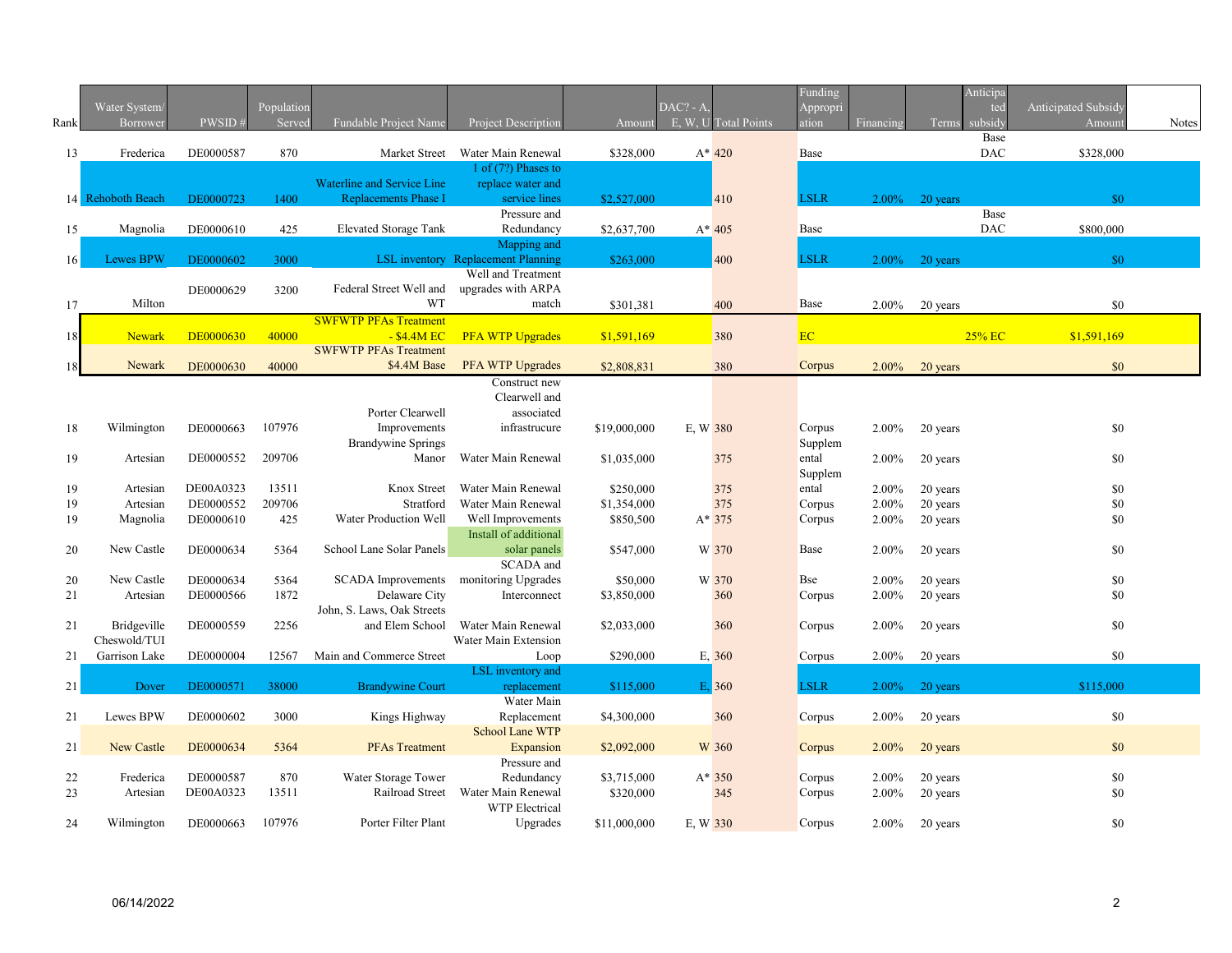| Rank | Water System/<br>Borrower | PWSID#    | Population<br>Served | Fundable Project Name      | Project Description                                | Amount      | $DAC? - A$ | E, W, U Total Points | Funding<br>Appropri<br>ation | Financing | Terms subsidy | Anticipa<br><b>Anticipated Subsidy</b><br>ted<br>Amount | <b>Notes</b> |
|------|---------------------------|-----------|----------------------|----------------------------|----------------------------------------------------|-------------|------------|----------------------|------------------------------|-----------|---------------|---------------------------------------------------------|--------------|
|      |                           |           |                      |                            | Install of emergency                               |             |            |                      |                              |           |               |                                                         |              |
|      |                           |           |                      | School Lane Natural Gas    | standby generator for                              |             |            |                      |                              |           |               |                                                         |              |
| 25   | New Castle                | DE0000634 | 5364                 | Generator                  | School Lane WTP                                    | \$327,000   |            | W 320                | Corpus                       | 2.00%     | 20 years      | \$0                                                     |              |
| 26   | Artesian                  | DE0000552 | 209706               | Sparrow Run                | Water Main Renewal                                 | \$1,540,000 |            | 315                  | Corpus                       | 2.00%     | 20 years      | \$0                                                     |              |
|      |                           |           |                      | <b>Wilmington Manor</b>    | WTP Improvements,                                  |             |            |                      |                              |           |               |                                                         |              |
| 26   | Artesian                  | DE0000552 | 209706               | Gardens                    | PFOS removal                                       | \$3,850,000 |            | E, 315               | Corpus                       | 2.00%     | 20 years      | \$0                                                     |              |
|      |                           |           |                      |                            |                                                    |             |            |                      | Supplem                      |           |               |                                                         |              |
| 27   | Artesian                  | DE00A0323 | 13511                | Route 113                  | Water Main Renewal                                 | \$900,000   |            | 310                  | ental                        | 2.00%     | 20 years      | \$0                                                     |              |
| 27   | Frederica                 | DE0000587 | 870                  | LSL inventory              | <b>LSL</b> inventory                               | \$102,000   |            | $A*310$              | <b>LSLR</b>                  |           |               | \$102,000                                               |              |
|      |                           |           |                      |                            |                                                    |             |            |                      |                              |           |               |                                                         |              |
|      |                           | DE0000622 |                      |                            | Inventory and                                      |             |            |                      | <b>LSLR</b>                  |           |               |                                                         |              |
| 28   | Millsboro                 |           | 7500                 | Federal Street Water       | LSL inventory Mapping (1964 pipes)<br>Pressure and | \$233,500   |            | 300                  |                              | 2.00%     | 20 years      |                                                         |              |
| 28   | Milton                    | DE0000629 | 3200                 | Tower                      | Redundancy                                         | \$3,720,000 |            | 300                  | Corpus                       | 2.00%     | 20 years      | \$0                                                     |              |
|      |                           |           |                      |                            | Upgrades to                                        |             |            |                      |                              |           |               |                                                         |              |
|      |                           |           |                      |                            | disinfection, SCADA                                |             |            |                      |                              |           |               |                                                         |              |
|      |                           |           |                      |                            | and treatment                                      |             |            |                      |                              |           |               |                                                         |              |
| 29   | Artesian                  | DE0000552 | 209706               | Midvale WTP                | equipment                                          | \$2,750,000 |            | E 295                | Corpus                       | 2.00%     | 20 years      | \$0                                                     |              |
|      |                           |           |                      |                            |                                                    |             |            |                      |                              |           |               |                                                         |              |
| 30   | Lewes BPW                 | DE0000602 | 3000                 |                            | Jones Farm Elevated Storage Tank                   | \$4,320,000 |            | 290                  | Corpus                       | 2.00%     | 20 years      | \$0                                                     |              |
|      |                           |           |                      |                            | Canal Crossing Water                               |             |            |                      |                              |           |               |                                                         |              |
| 30   | Lewes BPW                 | DE0000602 | 3000                 | Savannah Road Bridge       | Main                                               | \$2,260,000 |            | 290                  | Corpus                       | 2.00%     | 20 years      | \$0                                                     |              |
|      |                           |           |                      | Water System Lead          |                                                    |             |            |                      |                              |           |               |                                                         |              |
| 31   | DE State Fair             | DE0000595 | 452                  | Abatement                  | <b>LSL</b>                                         | \$1,660,000 |            | 285                  | Corpus                       | 2.00%     | <b>TBD</b>    | \$0                                                     |              |
|      |                           |           |                      | Consolidation - Angola     | <b>Interconnection Phase</b>                       |             |            |                      |                              |           |               |                                                         |              |
| 32   | Tidewater                 | DE0000248 | 4000                 | Meadows                    | 2B resiliency                                      | \$3,410,000 |            | 280                  | Corpus                       | 2.00%     | 20 years      | \$0                                                     |              |
|      | Middletown                | DE0000614 | 22582                | NE Quadrant                | Water System<br>Improvements                       |             |            |                      |                              |           |               | \$0                                                     |              |
| 33   |                           |           |                      |                            | Install of new storage,                            | \$1,963,287 |            | 270                  | Corpus                       | 2.00%     | 20 years      |                                                         |              |
| 33   | Newark                    | DE0000630 | 40000                | Elevated Storage Tank      | pressure and turnover                              | \$5,500,000 |            | 270                  | Corpus                       | 2.00%     | 20 years      | \$0                                                     |              |
|      |                           |           |                      |                            | Interconnection for                                |             |            |                      |                              |           |               |                                                         |              |
|      |                           |           |                      | Consolidation - Dairy Farm | resiliency and                                     |             |            |                      |                              |           |               |                                                         |              |
| 33   | Tidewater                 | DE0000991 | 23463                | Road                       | redundancy                                         | \$1,650,000 |            | 270                  | Corpus                       | 2.00%     | 20 years      | \$0                                                     |              |
|      |                           |           |                      |                            | Water System                                       |             |            |                      |                              |           |               |                                                         |              |
| 34   | Frederica                 | DE0000587 | 870                  | Water Loop                 | Hydraulic Loop                                     | \$404,000   |            | $A*260$              | Corpus                       | 2.00%     | 20 years      | \$0                                                     |              |
|      |                           |           |                      |                            | SCADA and                                          |             |            |                      |                              |           |               |                                                         |              |
| 34   | Frederica                 | DE0000587 | 870                  | Water System SCADA         | monitoring Upgrades                                | \$64,000    |            | $A*260$              | Corpus                       | 2.00%     | 20 years      | \$0                                                     |              |
|      |                           |           |                      |                            | Inventory and                                      |             |            |                      |                              |           |               |                                                         |              |
| 34   | Magnolia                  | DE0000610 | 425                  | LSL inventory              | Replacement                                        | \$1,500,000 |            | $A*260$              | Corpus                       | 2.00%     | <b>TBD</b>    | \$0                                                     |              |
|      |                           |           |                      |                            | LSL Inventory and                                  |             |            |                      |                              |           |               |                                                         |              |
| 34   | New Castle                | DE0000634 | 5364                 | LSL Inventory              | Mapping                                            | \$284,000   |            | W 260                | Corpus                       | 2.00%     | <b>TBD</b>    | \$0                                                     |              |
| 35   | Middletown                | DE0000614 | 22582                | North Broad Street         | Water Main Upgrade<br>Bring Westside Hunt          | \$1,451,026 |            | 240                  | Corpus                       | 2.00%     | 20 years      | \$0                                                     |              |
|      |                           |           |                      |                            | Well online and                                    |             |            |                      |                              |           |               |                                                         |              |
|      |                           |           |                      | Choptank and Westside      | upgrade Choptank                                   |             |            |                      |                              |           |               |                                                         |              |
| 36   | Artesian                  | DE00A0349 | 7035                 | Hunt                       | <b>WTP</b>                                         | \$3,850,000 |            | 190                  | Corpus                       | 2.00%     | 20 years      | \$0                                                     |              |
|      |                           |           |                      |                            | Inventory and                                      |             |            |                      |                              |           |               |                                                         |              |
| 37   | Newark                    | DE0000630 | 40000                | <b>LSL</b> Inventory       | Replacement                                        | \$2,250,000 |            | 180                  | Corpus                       | $2.00\%$  | <b>TBD</b>    | \$0                                                     |              |
|      |                           |           |                      |                            |                                                    |             |            |                      |                              |           |               |                                                         |              |